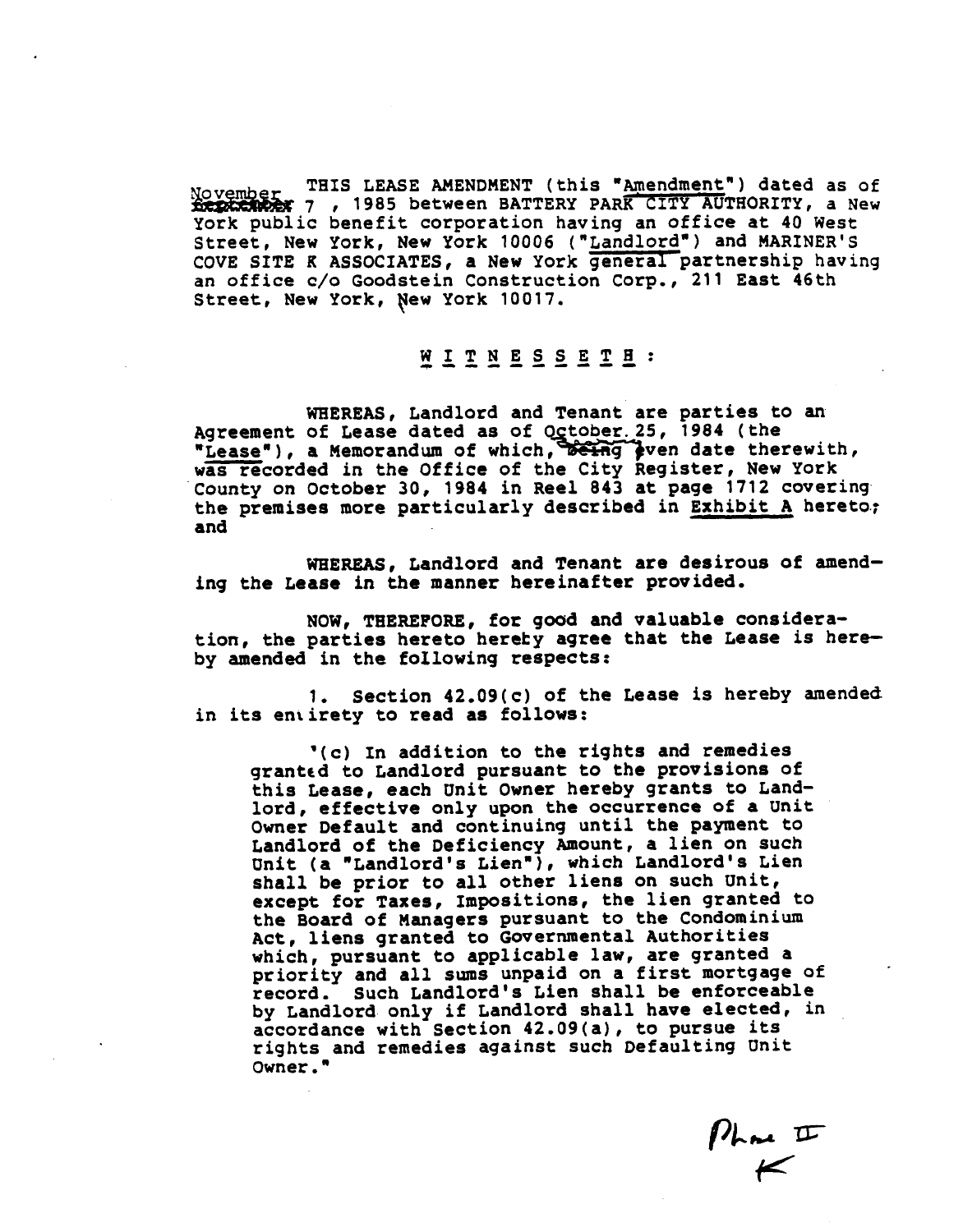**2,** Except as **herein** amended, **the** tams and provisions of the Lease, in all other **respects,** shall remain unmodified and in full force and effect,

IN WITNESS WHEREOF, the parties hereto have executed this Amendment **as** of the day and: **year first** above written,

**BATTERY PARK CITY AUTHORITY** By:

**MARINER'S COVE SITE R ASSOCIATES, ai**  New **York** general partnership

**By:** CARA **ASSOCIATES, a;.** New **York**  general partnership

**By:**  , **<sup>a</sup>**partner

**By: BUDS0 SOUTE ASSOCIATES, a New**  York general partnership

Bv: a partner

**By: RECTOR PARK ASSOCIATES,, a** New

York general partnership<br>By:  $\overbrace{ }$  , a part , a partner

The undersigned **hereby** consents **to this** Lease Agreement,

CITIBANK, N.A.

**By:** 

**Its:**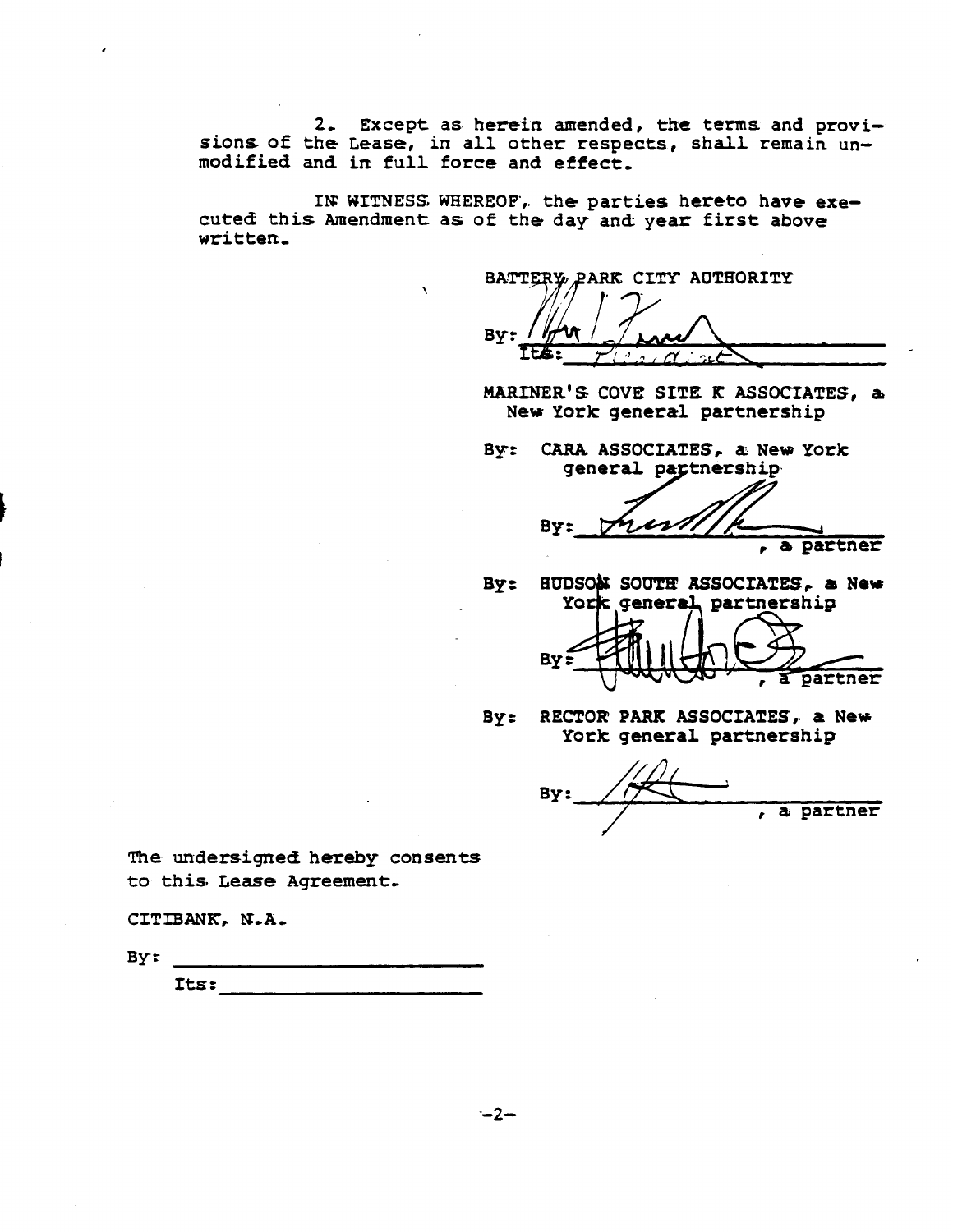STATE OF NEW YORK  $\lambda$  $:$   $ss_{-}$ : COUNTY OF NEW YORK  $\lambda$ 

On this BM day of Licencial  $, 1985,$  before me personally came  $\sqrt{n_{UU}}$  , i.e. and no me known, who, being by me duly sworn, did depose and say that he resides at  $324$  i. IOIst, Will Houte  $-14$  , that he is the of BATTERY PARK CITY AUTHORITY, the public Proceedent benefit corporation described in and which executed the foregoing instrument; that he knows the seal of said corporation; that the seal affixed to said instrument is such corporate seal; that it was so affixed by order of the members of said corporation; and that he signed his name thereto by like order.

CECILIA MADDEN Notary Public, State of New York No. 304698371 Qualified in Nassau County Cart. Filed in New York County Commission Expires March 30, 57

**Notary** 

STATE OF NEW YORK COUNTY OF NEW YORK

Ι.  $\overline{\mathbf{r}}$  $ss_{\bullet}$ : Y

On this  $/\!/$ th day of  $/\!/$  $\sim$  1985, before me personally came  $\bigcirc$  and  $\bigcirc$  allowing to me known, who, being by me duly sworn, did depose and say that he resides at T. Salit Rock Camit, Melaille, 4411746 ; that he is a partner in the New York partnership known as Cara Associates, which partnership is a general partner in the New York partnership known as Mariner's Cove Site K Associates, the partnership described in and which executed the foregoing instrument.

otary Public

NOTARY 5775

≧°5. l

**Commission Expires Aterna** v

् उप**हर**<br>प

Oualista de la Supidix Cubrity 66

 $\ell$ sia  $\ell_1,\ell_2$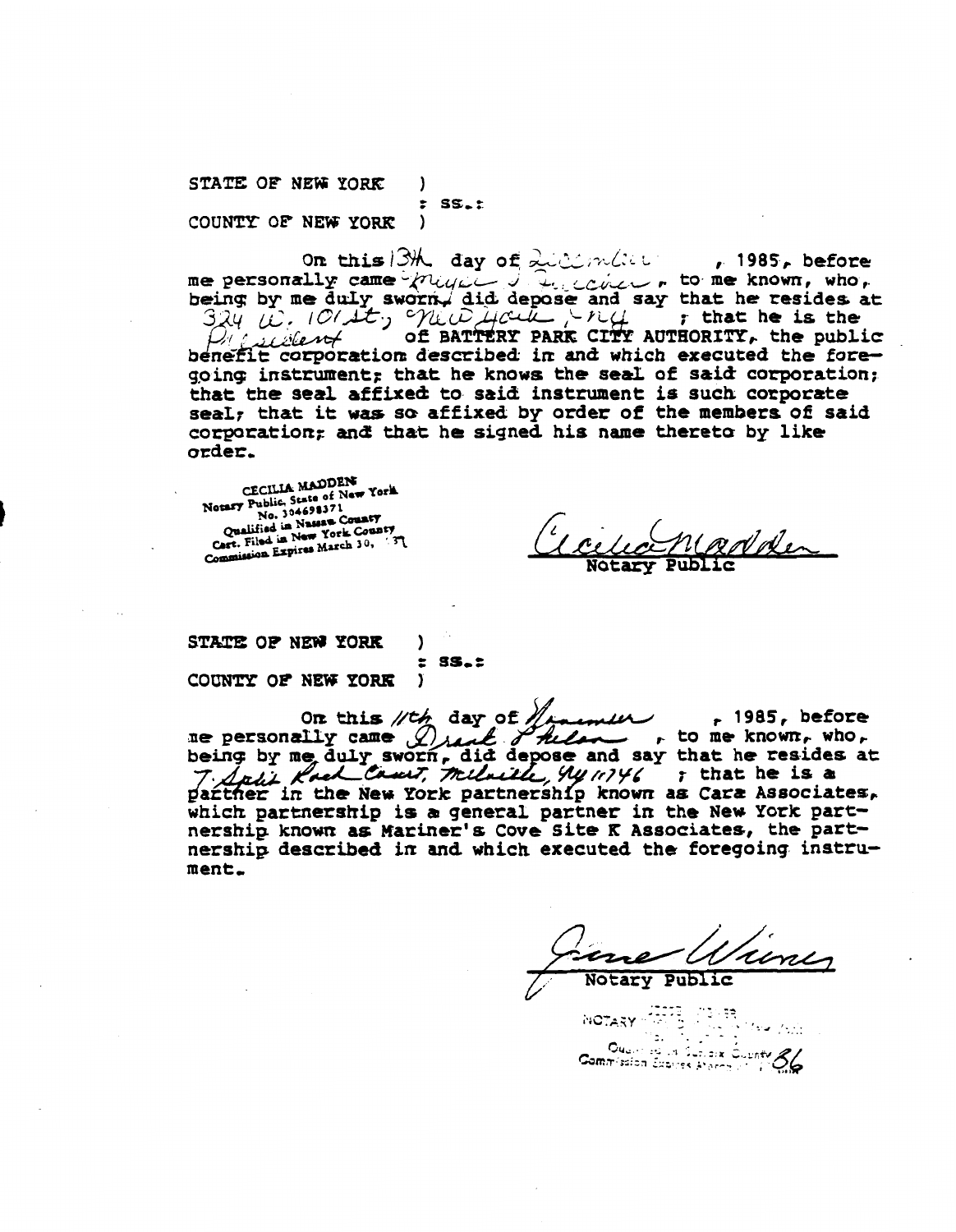STATE OF NEW YORK  $\lambda$  $:$  SS. $:$ COUNTY OF NEW YORK  $\lambda$ 

On this  $\sqrt{2}$  day of  $\pi$  $, 1985,$  before me personally came //ww , to me known, who, being by me duly sworn, did depose and say that he resides at  $\overline{\phantom{a}}$ ا سائل 5 Kamilwatt Termes, Kr  $\mathcal{M}$ ,  $\mathcal{M}$ ,  $\mathcal{M}$  , that he is a partner in the New York partnership known as Hudson South Associates, which partnership is a general partner in the New York partnership known as Mariner's Cove Site K Associates, the partnership described in and which executed the foregoing instrument.

NOTARY PUBLIC, State of New York No. 30-4627784 Qualified in Nassau County Commission Expires. March 30, 1986

Notary Public

STATE OF NEW YORK Y  $\bullet$ COUNTY OF NEW YORK ł

On this  $\mathscr{U}^{\mathbf{L}}$ đay of November  $.1985.$  before me personally came HowANDP. MIGREN , to me known, who. being by me duly sworn, did depose and say that he resides at DUVEN G+ STREET I WOTE

**SS.:** 

t that he is a partner in the New York partnership known as Rector Park Associates, which partnership is a general partner in the New York partnership known as Mariner's Cove Site K Associates, the partnership described in and which executed the foregoing instrument.

ROSEMARIE A. POBERTS Dommissioner of Doeas City of New York - No. 1-271 Certificate Filed in New York Court Commission Exniree Nov. 1, 1986

COUMISSIONER AC DEERS